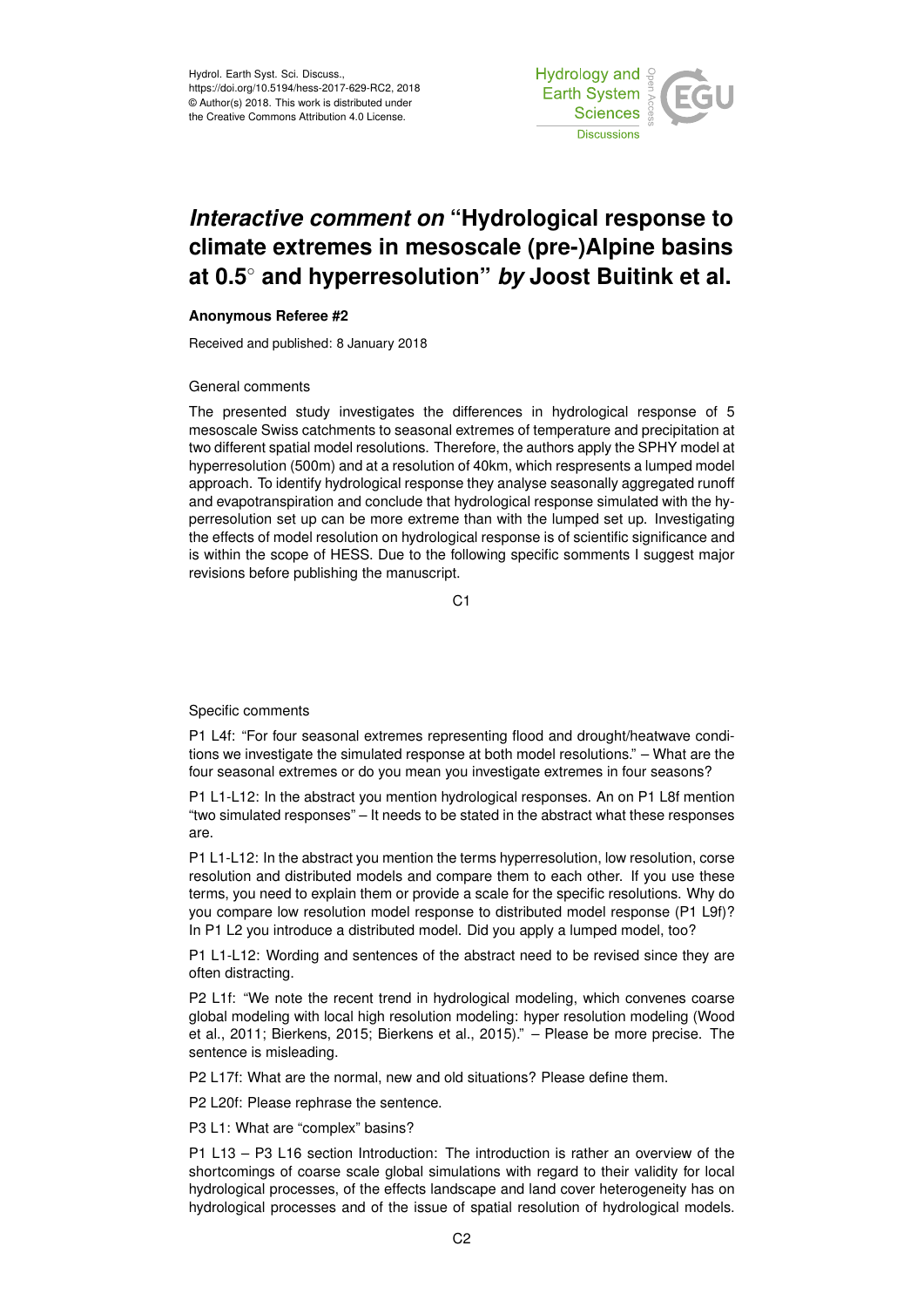However, it is not written what your study is about, what your goals are, what you plan to do and how you want to achieve your goals. This needs to be included and the introduction needs to be thoroughly revised.

P3 L6f: "With more than one-sixth..." – This sentence does not fit into this section. where is the connection to the content of the section P3 L3 – P3 L16?

P3 L4, L23: Scale is not the right word.

Section 2 "Methods, model and data" should be divided into subsections for better readability.

P3 L29 – P4 L14: The model is described in detail in the cited literature. Please focus on the parameters, routines, etc., which are necessary for your study.

P4 L12: "... sparse/bare vegetation (referred to as "other")." Does this mean that rocks is neglegted, or do you neglegt sparse vegetation? Please clarify!

P4 L16f: How did you resample input data?

P4 17f: Do you use measured runoff data for calibration? If so, where is this runoff data measured?

P4 L18f: On what monthly discharge do you calibrate? Mean, sum, median, maximum, etc.? Please clarify!

P6 Formula 1 and 2: It is not necessary to give the formula for the mean and standard deviation.

P6 L11f: "For this study, we are also interested in the difference between lumped and distributed simulations and its implications on the simulated anomalies." Isn't that the core of the study? At least the title suggests that. Please make this clear in the introduction section.

P7 L16f: Do you just propose this metric or do you introduce it? Is there any literature

C3

where this metric has been applied or developed?

P9 L13: You mention the models inability to simulate discharge during low flow periods. Is the model then really suitable for the study, since you focus on extremes? Please explain this.

P9 L13 – P10 L1: You assume that the weak model performance at low flow periods might be related to the coarse monthly calibration time step. Why don't you choose a finer time step? In your work, you focus on extremes and you realize that your model has problems in simulating low flows, which you trace back to the coarse calibration time step, but you don't test another calibration time step. You should definitely check and explain this.

P10 L35: What are "interesting relations"? Please explain.

P11 L1: What is the measure for a possible correlation? Please specify and give a measure for correlation and its significance.

P15 L1f: "Nevertheless, this figure does not provide enough information to draw a frim conclusion about the performance of the lumped model with respect to the distributed model results." – Please rephrase. The sentence is partly unclear. Moreover it raises the question why you show this figure if it is not good enough for what you want to show.

P15 Figure 8: Please give a more informative description. What do the numbers 2056 and 2181 mean?

P16 L21f: "All basins are for large parts covered with snow during the winter month" better: Large parts of the basins are covered with snow during the winter month.

Technical corrections

Entire text: Please check usage of the word "land use". Land use refers to agriculture, industry, buildings and everything where the natural environment is modified by human